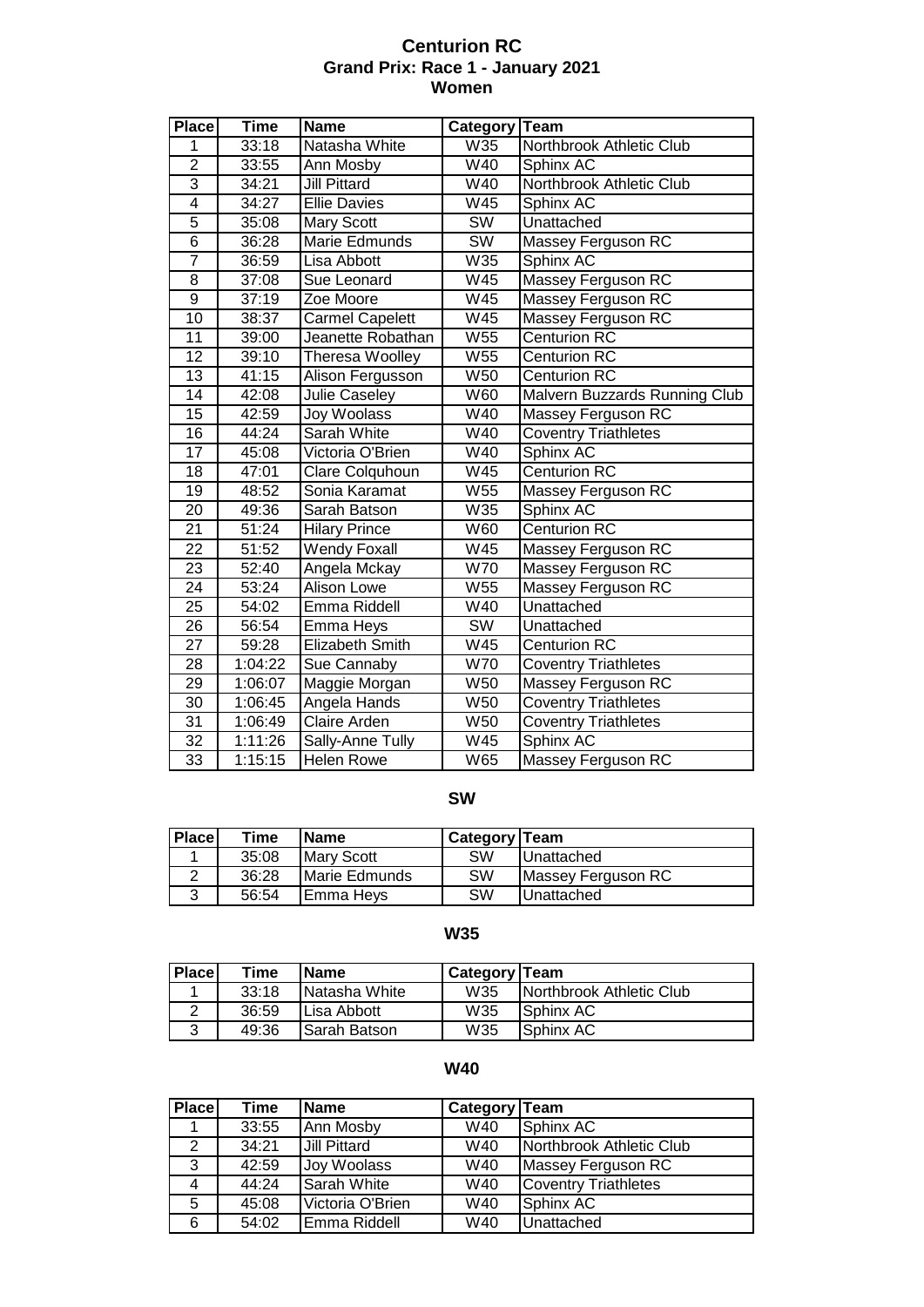**W45**

| <b>Place</b> | Time    | <b>Name</b>            | Category Team |                           |
|--------------|---------|------------------------|---------------|---------------------------|
|              | 34:27   | <b>Ellie Davies</b>    | W45           | Sphinx AC                 |
| 2            | 37:08   | Sue Leonard            | W45           | Massey Ferguson RC        |
| 3            | 37:19   | Zoe Moore              | W45           | Massey Ferguson RC        |
| 4            | 38:37   | <b>Carmel Capelett</b> | W45           | <b>Massey Ferguson RC</b> |
| 5            | 47:01   | Clare Colquhoun        | W45           | <b>Centurion RC</b>       |
| 6            | 51:52   | <b>Wendy Foxall</b>    | W45           | Massey Ferguson RC        |
| 7            | 59:28   | <b>Elizabeth Smith</b> | W45           | <b>Centurion RC</b>       |
| 8            | 1:11:26 | Sally-Anne Tully       | W45           | Sphinx AC                 |

# **W50**

| <b>Place</b>         | Time    | <b>Name</b>      | <b>Category Team</b> |                             |
|----------------------|---------|------------------|----------------------|-----------------------------|
|                      | 41:15   | Alison Fergusson | W <sub>50</sub>      | Centurion RC                |
| $\mathbf{2}^{\circ}$ | 1:06:07 | Maggie Morgan    | W50                  | Massey Ferguson RC          |
| 3                    | 1:06:45 | Angela Hands     | W50                  | <b>Coventry Triathletes</b> |
| 4                    | 1:06:49 | Claire Arden     | W50                  | <b>Coventry Triathletes</b> |

### **W55**

| <b>Place</b> | Time  | <b>Name</b>          | Category Team   |                    |
|--------------|-------|----------------------|-----------------|--------------------|
|              | 39:00 | Jeanette Robathan    | W <sub>55</sub> | Centurion RC       |
|              | 39:10 | Theresa Woolley      | W <sub>55</sub> | Centurion RC       |
| 3            | 48:52 | <b>Sonia Karamat</b> | W55             | Massey Ferguson RC |
| 4            | 53:24 | Alison Lowe          | W <sub>55</sub> | Massey Ferguson RC |

## **W60**

| <b>Place</b> | Time  | <b>Name</b>          | Category   Team |                               |
|--------------|-------|----------------------|-----------------|-------------------------------|
|              | 42:08 | Julie Caseley        | W60             | Malvern Buzzards Running Club |
|              | 51:24 | <b>Hilary Prince</b> | W60             | <b>ICenturion RC</b>          |

### **W65**

| <b>Place</b> | <b>Time</b> | <b>Name</b>          | Category   Team |                    |
|--------------|-------------|----------------------|-----------------|--------------------|
|              |             | $1:15:15$ Helen Rowe | W65             | Massey Ferguson RC |

### **W70**

| <b>Place</b> | Time  | <b>IName</b>        | <b>Category Team</b> |                      |
|--------------|-------|---------------------|----------------------|----------------------|
|              | 52:40 | Angela Mckay        | W70                  | Massey Ferguson RC   |
|              |       | 1:04:22 Sue Cannaby | W70                  | Coventry Triathletes |

# **Centurion RC**

| <b>Place</b> | Time  | <b>Name</b>          | Category Team   |                     |
|--------------|-------|----------------------|-----------------|---------------------|
|              | 39:00 | Jeanette Robathan    | W <sub>55</sub> | <b>Centurion RC</b> |
| 2            | 39:10 | Theresa Woolley      | W <sub>55</sub> | <b>Centurion RC</b> |
| 3            | 41:15 | Alison Fergusson     | W <sub>50</sub> | Centurion RC        |
| 4            | 47:01 | Clare Colquhoun      | W45             | Centurion RC        |
| 5.           | 51:24 | <b>Hilary Prince</b> | W60             | Centurion RC        |
| 6            | 59:28 | Elizabeth Smith      | W45             | <b>Centurion RC</b> |

# **Coventry Triathletes**

| <b>Place</b>          | Time  | <b>Name</b>          | Category Team   |                             |
|-----------------------|-------|----------------------|-----------------|-----------------------------|
|                       | 44:24 | Sarah White          | W40             | Coventry Triathletes        |
| $\mathbf{2}^{\prime}$ |       | 1:04:22 Sue Cannaby  | W70             | Coventry Triathletes        |
| 3                     |       | 1:06:45 Angela Hands | W <sub>50</sub> | Coventry Triathletes        |
| $\overline{A}$        |       | 1:06:49 Claire Arden | W <sub>50</sub> | <b>Coventry Triathletes</b> |